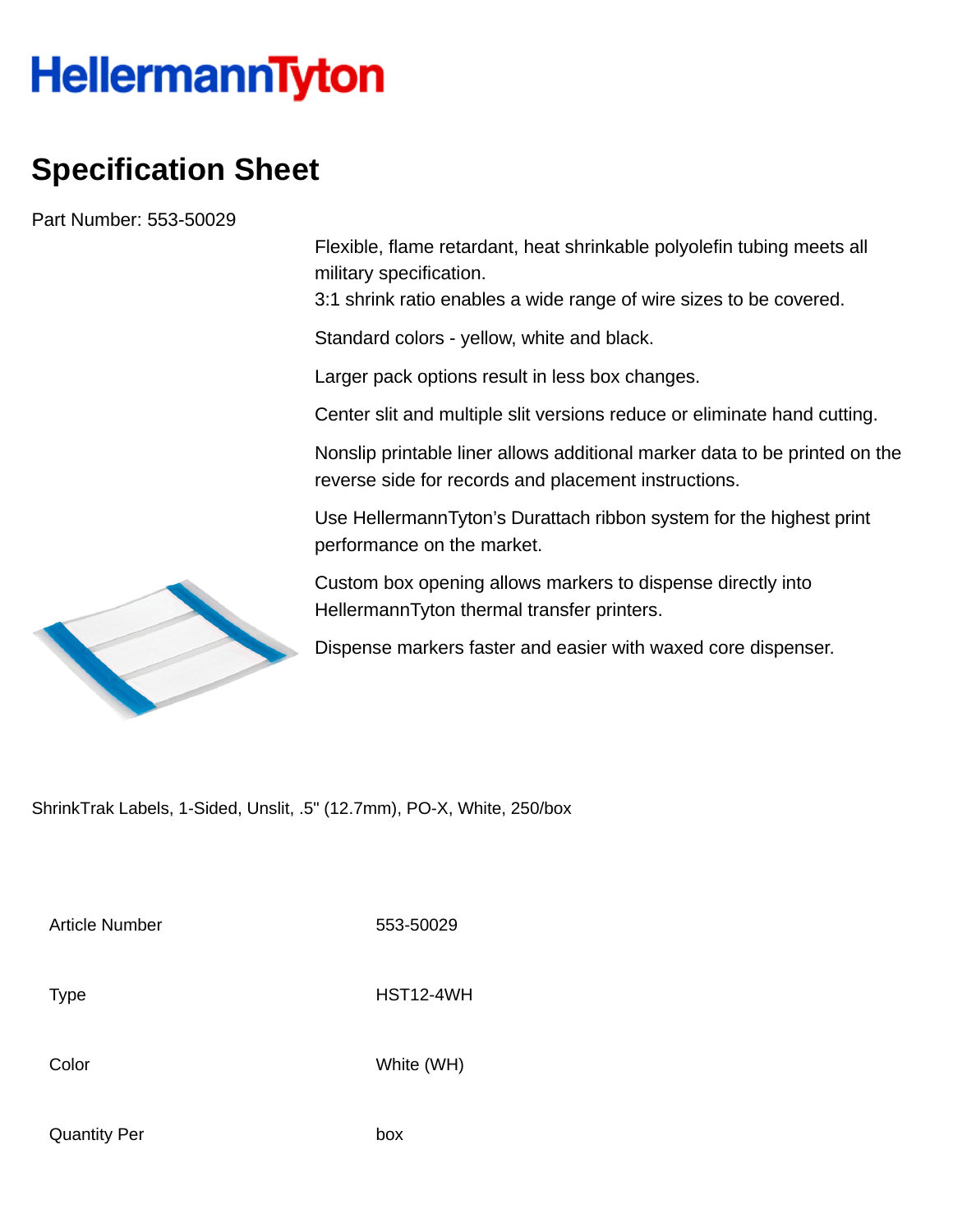| <b>Product Description</b>            | HellermannTyton's ShrinkTrak™ heat shrinkable markers make it<br>easy to mark wire, cable and other components. The military<br>approved heat shrink tubing is flattened and assembled in a ladder<br>style carrier system for easy printing using a thermal transfer printer.<br>The ladder system creates a kit of markers that can be sorted,<br>removed and applied in any order thus saving time, labor and<br>speeding production. |
|---------------------------------------|------------------------------------------------------------------------------------------------------------------------------------------------------------------------------------------------------------------------------------------------------------------------------------------------------------------------------------------------------------------------------------------------------------------------------------------|
| <b>Short Description</b>              | ShrinkTrak Labels, 1-Sided, Unslit, .5" (12.7mm), PO-X, White,<br>250/box                                                                                                                                                                                                                                                                                                                                                                |
| <b>Global Part Name</b>               | HST12-4WH-PO-X-WH                                                                                                                                                                                                                                                                                                                                                                                                                        |
| Variant                               | Thin-Wall                                                                                                                                                                                                                                                                                                                                                                                                                                |
| Width W (Imperial)                    | 1.9                                                                                                                                                                                                                                                                                                                                                                                                                                      |
| Width W (Metric)                      | 48.26                                                                                                                                                                                                                                                                                                                                                                                                                                    |
| Thickness T (Imperial)                | .003                                                                                                                                                                                                                                                                                                                                                                                                                                     |
| Thickness T (Metric)                  | .0762                                                                                                                                                                                                                                                                                                                                                                                                                                    |
| Height H (Imperial)                   | 0.77                                                                                                                                                                                                                                                                                                                                                                                                                                     |
| Height H (Metric)                     | 19.55                                                                                                                                                                                                                                                                                                                                                                                                                                    |
| Width of Liner (Metric)               | 76.2                                                                                                                                                                                                                                                                                                                                                                                                                                     |
| Width of Liner (Imperial)             | 3.0                                                                                                                                                                                                                                                                                                                                                                                                                                      |
| <b>Outside Diameter OD (Imperial)</b> | 0.5                                                                                                                                                                                                                                                                                                                                                                                                                                      |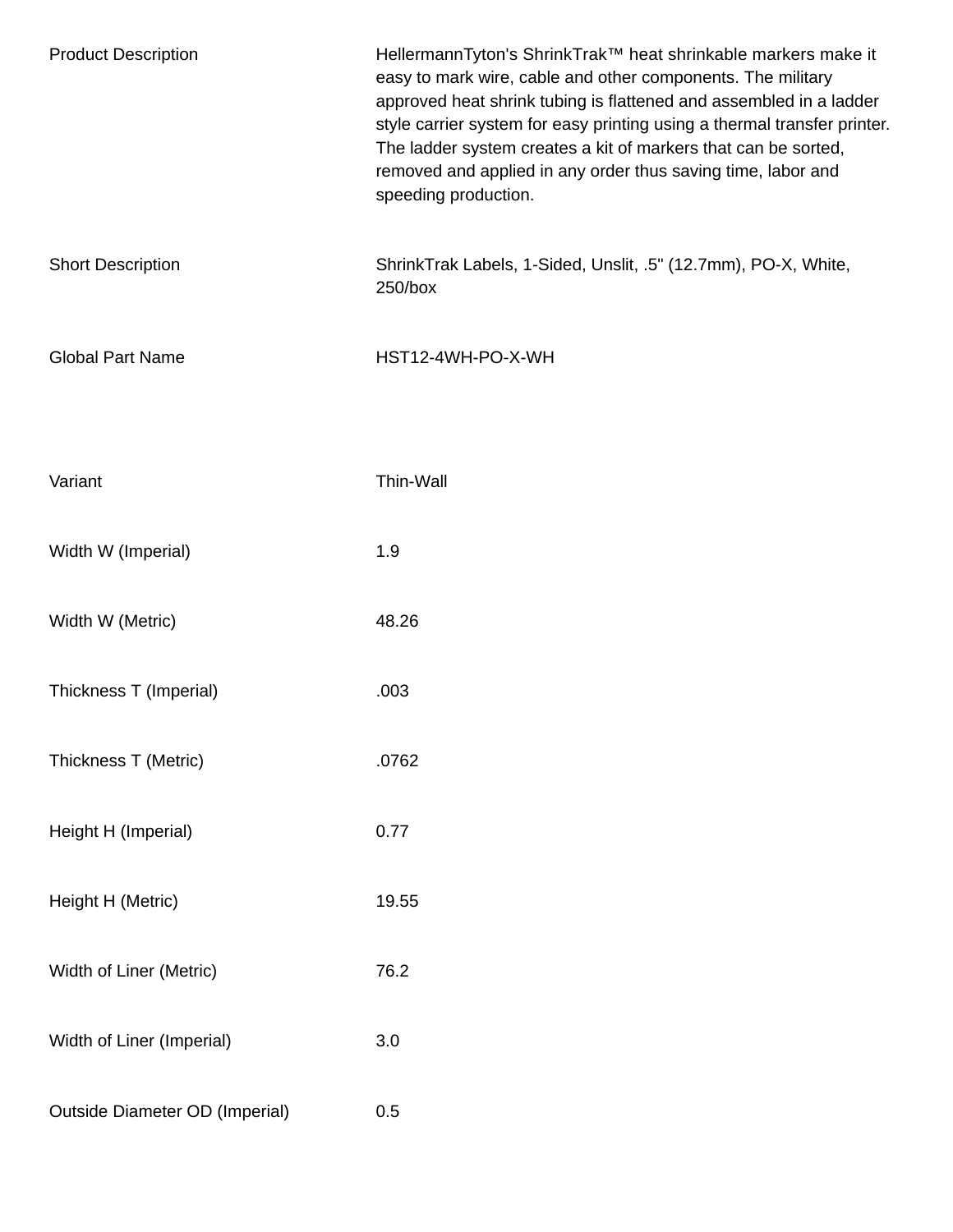| <b>Outside Diameter OD (Metric)</b>    | 12.7                                                                           |
|----------------------------------------|--------------------------------------------------------------------------------|
| <b>Outside Diameter Max (Imperial)</b> | 0.5                                                                            |
| <b>Outside Diameter Max (Metric)</b>   | 12.7                                                                           |
| Wall Thickness WT (Imperial)           | 0.033                                                                          |
| Wall Thickness WT (Metric)             | 0.84                                                                           |
|                                        |                                                                                |
|                                        |                                                                                |
| Material                               | Polyolefin, cross-linked (PO-X)                                                |
| <b>Material Shortcut</b>               | PO-X                                                                           |
| <b>US MIL SPEC</b>                     | SAE-AS81531<br>SAE-AMS-DTL-23053/5 Class 1 and 3<br>MIL-STD-202G Method 215K   |
| Flammability                           | <b>UL 224 VW-1</b>                                                             |
| Halogen Free                           | No                                                                             |
| <b>Operating Temperature</b>           | -67°F to +275°F (-55°C to +135°C)                                              |
| Reach Compliant (Article 33)           | Yes                                                                            |
| <b>ROHS Compliant</b>                  | Yes                                                                            |
| Certification/Specification            | UL 224 125 °C 600V VW-1 SAE - AMS - DTL-23053/5 Class 1 and 3<br>SAE - AS81531 |